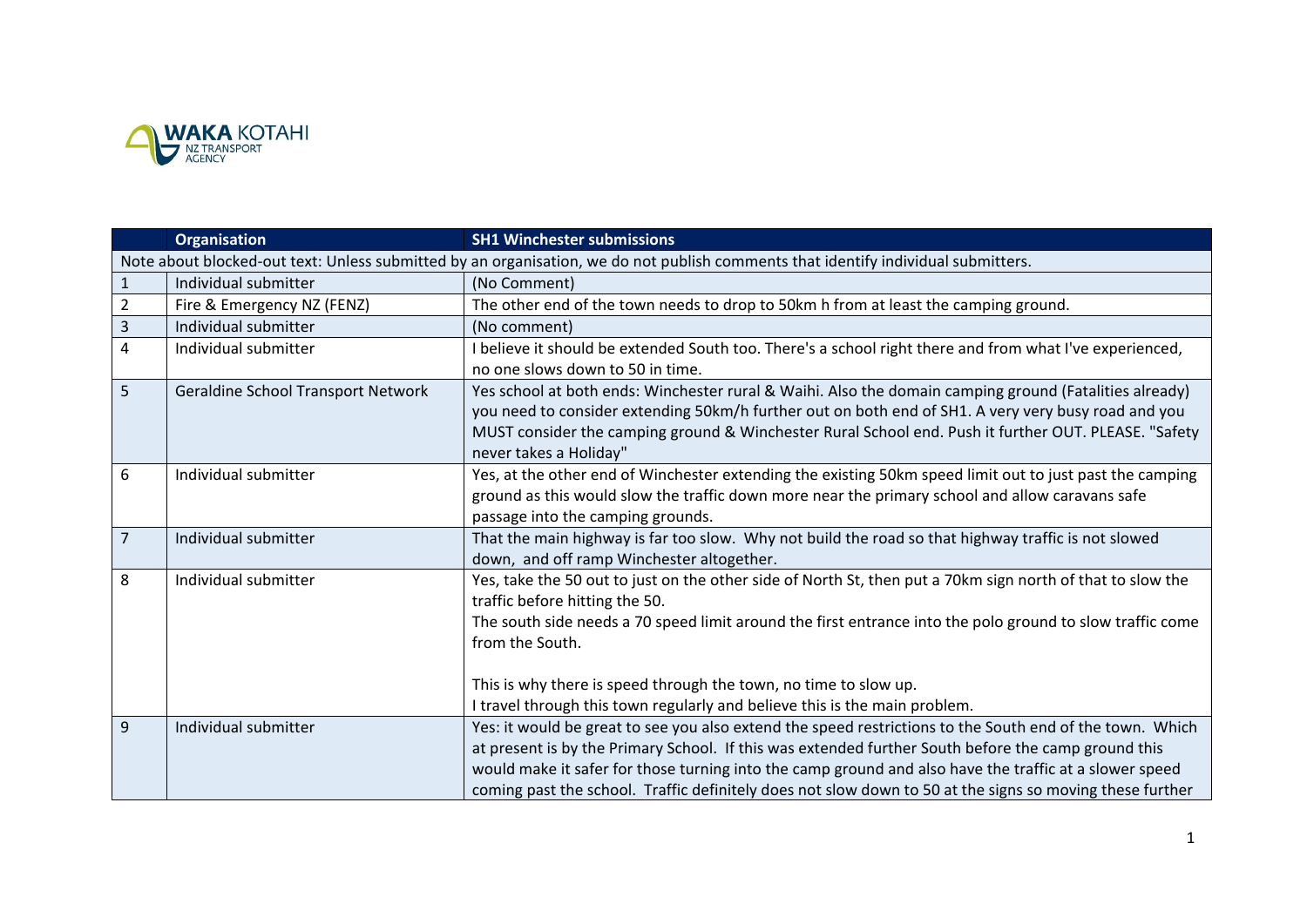|    |                      | back at both ends of the town is a very sensible and safety conscious thing to do. I fully support the         |
|----|----------------------|----------------------------------------------------------------------------------------------------------------|
|    |                      | moving of the signs at the North end of the town.                                                              |
| 10 | Individual submitter | The speed sign should be a 70 not a 50 as people find it hard going from 100 to 50. The same should be         |
|    |                      | put at the south end of Winchester too before the camping ground                                               |
| 11 | Individual submitter | I believe the speed limit should stay the same as it is. I think people will still speed through the area      |
|    |                      | thinking "it's basically the country anyway, it won't hurt to speed up now". Changing the speed limit          |
|    |                      | won't make a measurable difference in my opinion.                                                              |
| 12 | Individual submitter | We disagree with the proposed extension of the 50km/h speed limit north of Winchester. We would                |
|    |                      | agree to a 70 or 80km/h short transition zone. There is a more urgent and dangerous situation south of         |
|    |                      | the township. Vehicles travelling south are accelerating from the 100km/h sign to position themselves          |
|    |                      | for overtaking on the passing lane. There were 2 serious accidents March 2018 involving south bound            |
|    |                      | traffic and there have previously been several others. In the short distance between 100km/h sign & the        |
|    |                      | passing lane there is the entrance to the camping ground, 2 entrances to the show grounds, an entrance         |
|    |                      | to the Polo grounds                                                                                            |
|    |                      |                                                                                                                |
|    |                      | Problem 1: There is an excessively steep drop to the sides of the road, making it difficult to safely pull off |
|    |                      | on to the ever. This is especially dangerous for the large vehicles trying to stop but also for all chives     |
|    |                      | turning right. Showgrounds "Special Events" have traffic driving prior to the day of the event when there      |
|    |                      | is no signage in place e.g: Large horse truck are pulling into & off the road while other vehicles are         |
|    |                      | swerving to avoid them.                                                                                        |
|    |                      | Problem 2: With the passing lane below Winchester only for South bound traffic, North bound traffic            |
|    |                      | becomes frustrated by "no passing" lines and slow vehicles E.G: tractors cannot get off the road to allow      |
|    |                      | passage of other traffic until<br>It is the only provision for                                                 |
|    |                      | stopping or allowing traffic to pass                                                                           |
|    |                      | Problem 3: There is no roadside provision for pedestrians accessing the camping ground or show grounds         |
|    |                      | & the traffic flow is NOT safe for cyclists.                                                                   |
|    |                      | We suggest the 100 km/h sign south of Winchester be changed to 70km/h to the showgrounds entrance.             |
|    |                      |                                                                                                                |
|    |                      | Likewise, north bound traffic needs to be slowed before the camping ground.                                    |
|    |                      |                                                                                                                |
|    |                      | We would appreciate an on site meeting with NZTA staff to explain the situation.                               |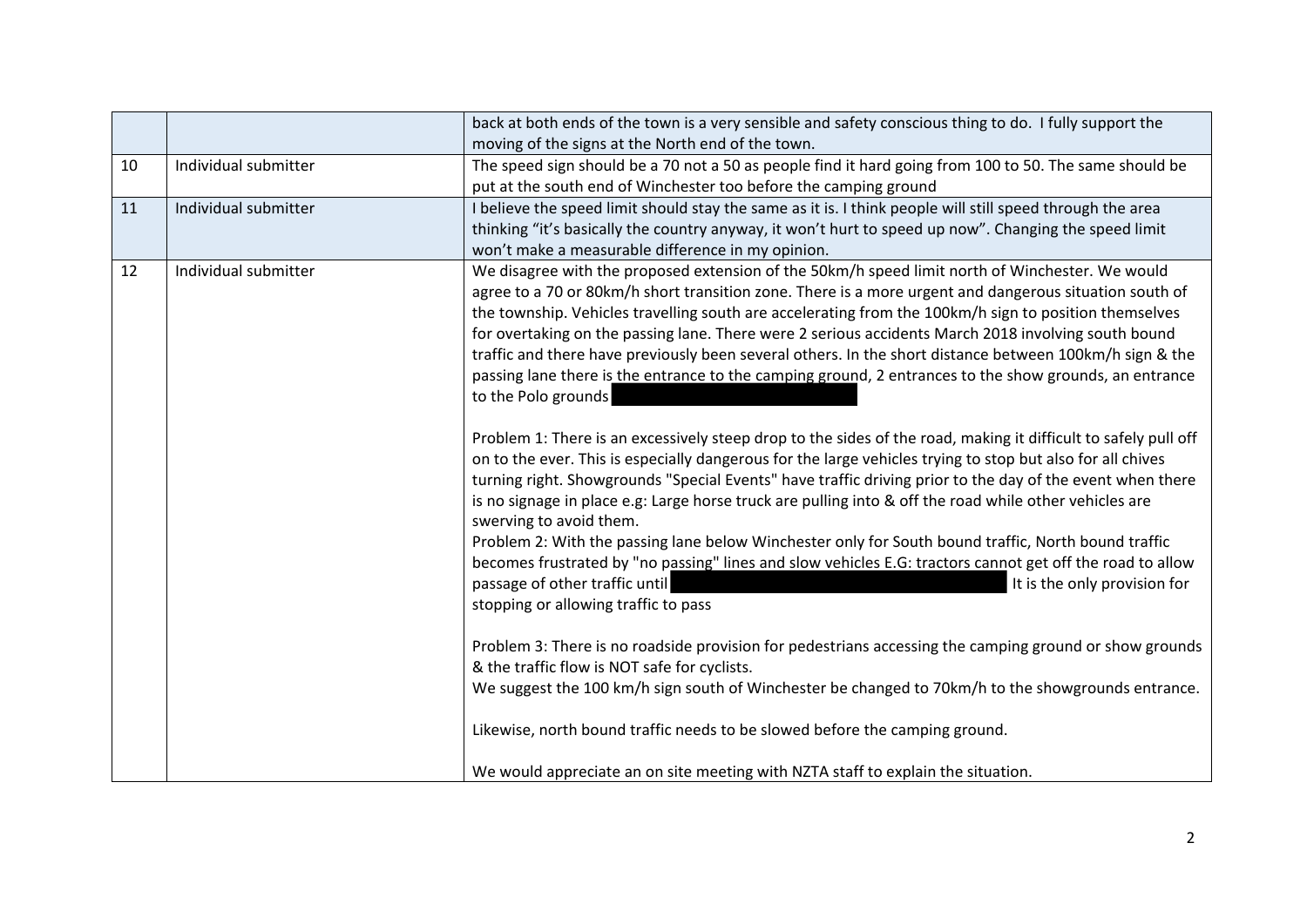| 13 | Individual submitter    | have seen a large change in                                                                                   |
|----|-------------------------|---------------------------------------------------------------------------------------------------------------|
|    |                         | traffic volumes and speed in this time and would like to make the following points.                           |
|    |                         | 1. Traffic going South starts to speed up when it comes round the slight bend in the road at the end of       |
|    |                         | Rise road long before the open speed sign.                                                                    |
|    |                         | 2. Traffic going North only starts to slow down when it gets to the 50km sign in many cases and would         |
|    |                         | only be travelling at 50km by the time it gets to Rise road.                                                  |
|    |                         | 3. This traffic is going past a school and residential properties with children at some times having to cross |
|    |                         | the road to and from school.                                                                                  |
|    |                         | 4. Just south of the current speed signs there is the Winchester camping ground with far more traffic         |
|    |                         | movements than in North street we have seen many near misses with traffic entering and leaving this           |
|    |                         | entrance. The camping ground has no signage prior to the entrance to indicate where the entrance is. As       |
|    |                         | this is on open speed limit we believe that it will only be a matter of time before there is a serious        |
|    |                         | incident at this entrance if something is not done about the speed at the South end of Winchester. There      |
|    |                         | is often people walking into town on the sides of the road and are in an open speed limit.                    |
|    |                         | 5. We signed a petition on the belief that the South end of Winchester was being taken care of but in         |
|    |                         | your proposal there is no mention of the South end and would not have signed this had we known                |
|    |                         | nothing was being done at the South end.                                                                      |
|    |                         | 6. The placement of the current signs do obstruct vision to the South.                                        |
|    |                         | 7. Exhaust brakes are a big nuisance at night.                                                                |
|    |                         | 8. If the current signs reducing speed to 50 km is not to be moved South then to cover the entrance of        |
|    |                         | the camping ground the speed should be reduced to 60 km to and from the bottom of the camping                 |
|    |                         | ground and this way by the time traffic gets to the current 50 km sign it would be going at 50 km.            |
|    |                         | 9. Better road signage should be erected at the camping ground. If this was to be done then there would       |
|    |                         | be better opportunity for policing the speed limit in Winchester.  We look forward to your reply to our       |
|    |                         | views raised.                                                                                                 |
| 14 | <b>Dunsandel School</b> | If not already in place include rural - urban threshold treatments in the change                              |
| 15 | Individual submitter    | To extend the highway further north is ok but do not forget the south of Winchester. . My reason for this     |
|    |                         | is that the highway north does not cover businessess. To extend the south side would be the right             |
|    |                         | decision and my reasoning is, we have the busy camping ground which would help if the 50k sign was            |
|    |                         | further south, also we have a busy school, two garages and other businesses that would benefit from           |
|    |                         | this. I see the traffic everyday and the 50k sign is ignored by motorists (not all) day and night. This is a  |
|    |                         | huge Hazzard as speed kills. Have you ever heard a car crash, go outside and with all the help provided       |
|    |                         | had to cut the occupant from the car. This is horrific to all and while it does not happen to you it is       |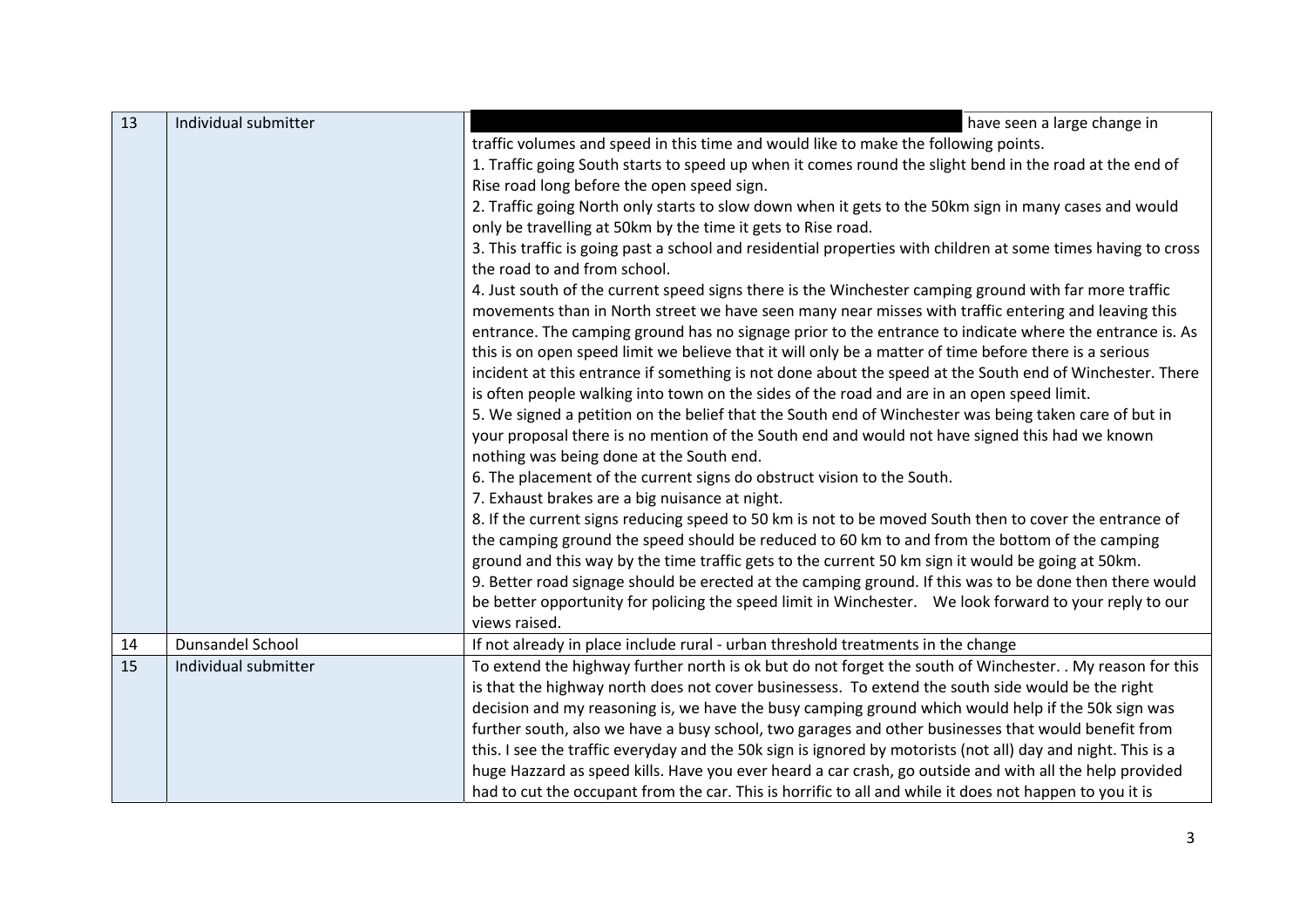|    |                      | dismissed. Human life is very precious but speed kills and that is a fact. The south side of Winchester with |
|----|----------------------|--------------------------------------------------------------------------------------------------------------|
|    |                      | the camping ground also has other agents like the swap meet, motor bike rally, rodeo and on a regular        |
|    |                      | basis horse activities. There have been many forms of accidents when these activities have been              |
|    |                      | operating and speed is the problem. Yes I understand there are people who will and do differ from my         |
|    |                      | thoughts, but are they on the end of an accident trying to help the people trapped or in a burning car, no   |
|    |                      | they have their fast new cars and they feel it is their right to own the road at whatever speed. This has    |
|    |                      | been proven when the speed camera was put in the 80k sign coming into Temuka and the amount dollar           |
|    |                      | wise has been collected. You will always have the road rager and they have to be accountable for their       |
|    |                      | actions. I travel on many roads and when there is a passing lane they pass me at well over 100k as is the    |
|    |                      | limit and I am then the only one on the road. There is more I could provide as evidence that speed           |
|    |                      | cameras really do work but I will continue this survey                                                       |
| 16 | Individual submitter | I think you should like at starting the 70km/h zone at Barkers road and then start the 50km/h zone as        |
|    |                      | stated. Also you could look at this for the other (south side) of Winchester past the polo grounds, the      |
|    |                      | Domain and the camp ground. I think a 70km/h zone here would also be helpful because of the volume           |
|    |                      | of human traffic.                                                                                            |
| 17 | Individual submitter | I think you are making the right decision.                                                                   |
| 18 | Individual submitter | (No Comment)                                                                                                 |
| 19 | Individual submitter | (No Comment)                                                                                                 |
| 20 | Individual submitter | Yes, if this is to happen then we need this to be closely monitored to keep the speed down. At the           |
|    |                      | moment, there is a speed monitor here and is not affecting the speed at all. Therefore we need a speed       |
|    |                      | camera here as southern heading traffic does not slow down until about 200 meters south of the current       |
|    |                      | 50kph sign. Most vehicles are travelling about 8-20KM/H above limit.                                         |
| 21 | Individual submitter | This is a great idea but consideration should be given to extending the 50km limit at the south end of       |
|    |                      | town because of the proximity to the camping / showgrounds entrances.                                        |
| 22 | Individual submitter | Having seen the speed along this highway, this is a great thing the 50KM sign going to shifted further       |
|    |                      | North. Thanking you                                                                                          |
| 23 | Individual submitter | (No Comment)                                                                                                 |
| 24 | Individual submitter | <b>No</b>                                                                                                    |
| 25 | Individual submitter | Absolutely agree with this, but I would have liked to see the limit brought down further south as well, as I |
|    |                      | believe it is too close to the school. I have seen many drivers not slow down till well after the 50k sign.  |
| 26 | Individual submitter | In signing the petition we were of the understanding that an extension to the 50kph zone at the south        |
|    |                      | end of Winchester was already underway and a priority. North street is very low volume and contains          |
|    |                      | very few residences, however there is a school and camping ground at the south end. Traffic past the         |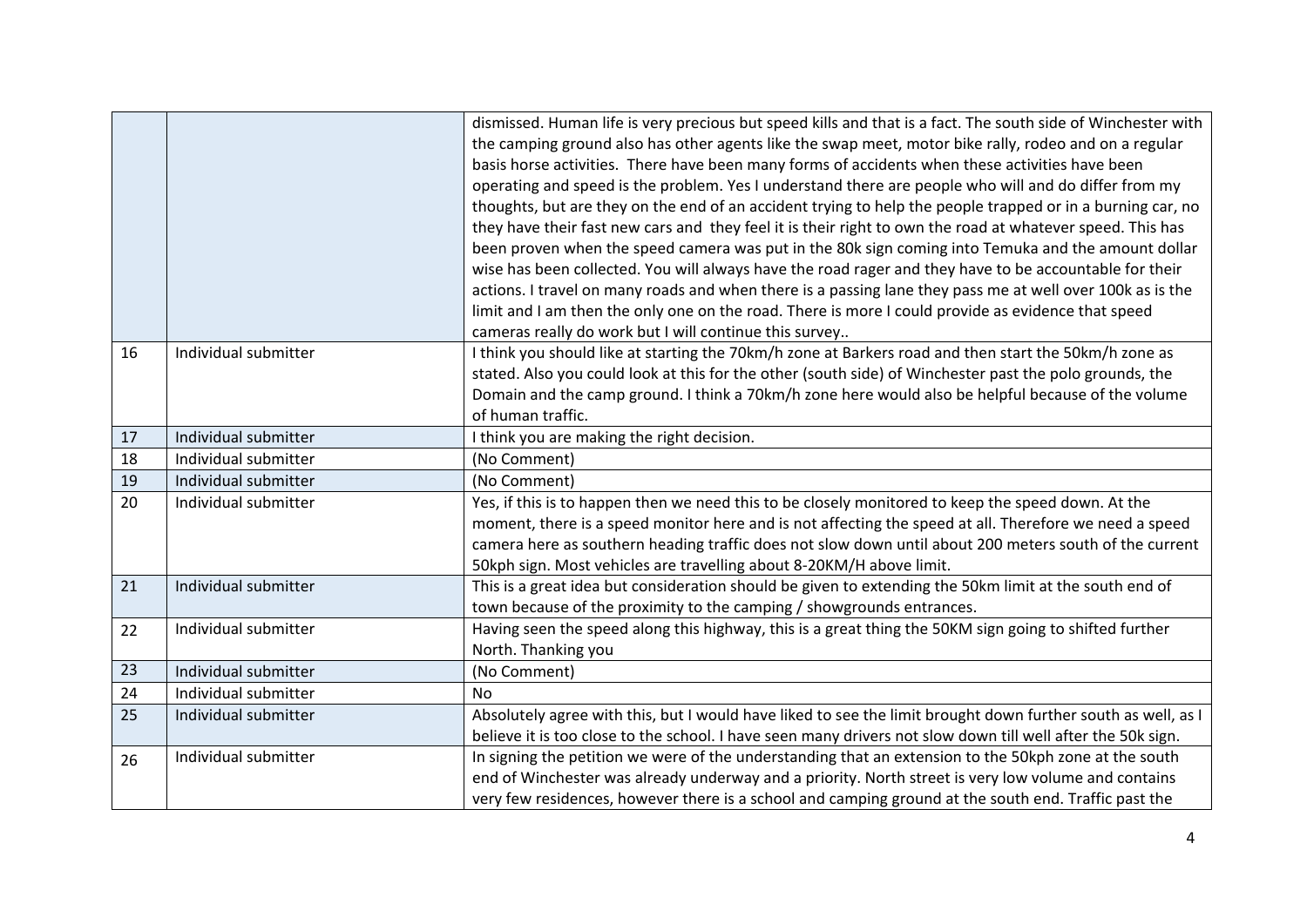|    |                             | school seldom travels at the posted speed limit. Shifting the speed change south would decrease this       |
|----|-----------------------------|------------------------------------------------------------------------------------------------------------|
|    |                             | operating speed. Also, the number of vehicles exiting and entering the camping ground on a typical day is  |
|    |                             | many, and during holiday periods is significant. This change in 50kph zone at the south end should be      |
|    |                             | prioritized ahead of any change at the north end. If any change is to occur at the north end, the zone 190 |
|    |                             | metres long at the north end should be 70kph, not the 50kph proposed.                                      |
| 27 | Individual submitter        | Moving the southern 50km limit further south, dangerous to pull out of rise road onto highway one          |
|    |                             | especially at peak traffic or school times.                                                                |
| 28 | <b>Federated Farmers</b>    | 50m is all thats needed and certainly no more than 100m and then raise the speed through Winchester        |
|    |                             | to 60 or 70kph                                                                                             |
| 29 | Individual submitter        | The proposed changes will have several benefits for the Winchester community. It will be safer and         |
|    |                             | quieter for residents at the North end of the town as well as making it easier to turn in and our of       |
|    |                             | Harrision Road, a busy intersection for Waihi school families /staff. It may also make it more likely that |
|    |                             | people will stop at Mia Flora or the fuel station, boosting trade in the town                              |
| 30 | Individual submitter        | apologies, I outlines this when I sent online and unable to access survey site twice.                      |
|    |                             | A 50km reminder sign approximately where north threshold currently are. A permanent speed monitor          |
|    |                             | for south bound traffic.                                                                                   |
| 31 | Individual submitter        | NZTA is already well aware of residents/businesses concerns with this. Safety is paramount.                |
| 32 | Individual submitter        | GOOD PLAN BUT South entrance to Winchester has a camping ground and a primary school at the                |
|    |                             | 100km/h sign                                                                                               |
| 33 | Individual submitter        | Its dumb it should b raised                                                                                |
| 34 | Individual submitter        | Extend the south end too, primary school                                                                   |
| 35 | Individual submitter        | Speed kills                                                                                                |
| 36 | Automobile Association (AA) | Shifting the 50km/h speed limit further north makes sense in this instance to encompass the local          |
|    |                             | Winchester township intersection. As well as moving the speed limit threshold we would also like to see    |
|    |                             | the lanes through here narrowed for the speed limit as it is currently a nice wide, straight road which    |
|    |                             | actually feels like a 70km/h road, not a 50km/h road.                                                      |
| 37 | Individual submitter        | There has already been lots of discussion and signatures given and this needs to be actioned.              |
| 38 | Individual submitter        | The sign in question covers all intersections at the north end of town. I signed the petition but am upset |
|    |                             | that you have printed this submission rubbish when you you've consulted with community, council,           |
|    |                             | police &AA. Changing the position of the 50km/h sign WILL NOT stop those from speeding through             |
|    |                             | regardless. I also heard it on the radio whilst in Oamaru over 4/5 - 10-19. Wasting money when its all be  |
|    |                             | discussed. I am sorry i put my signature to what seems to be useless piece of paper                        |
| 39 | Individual submitter        | No just do it                                                                                              |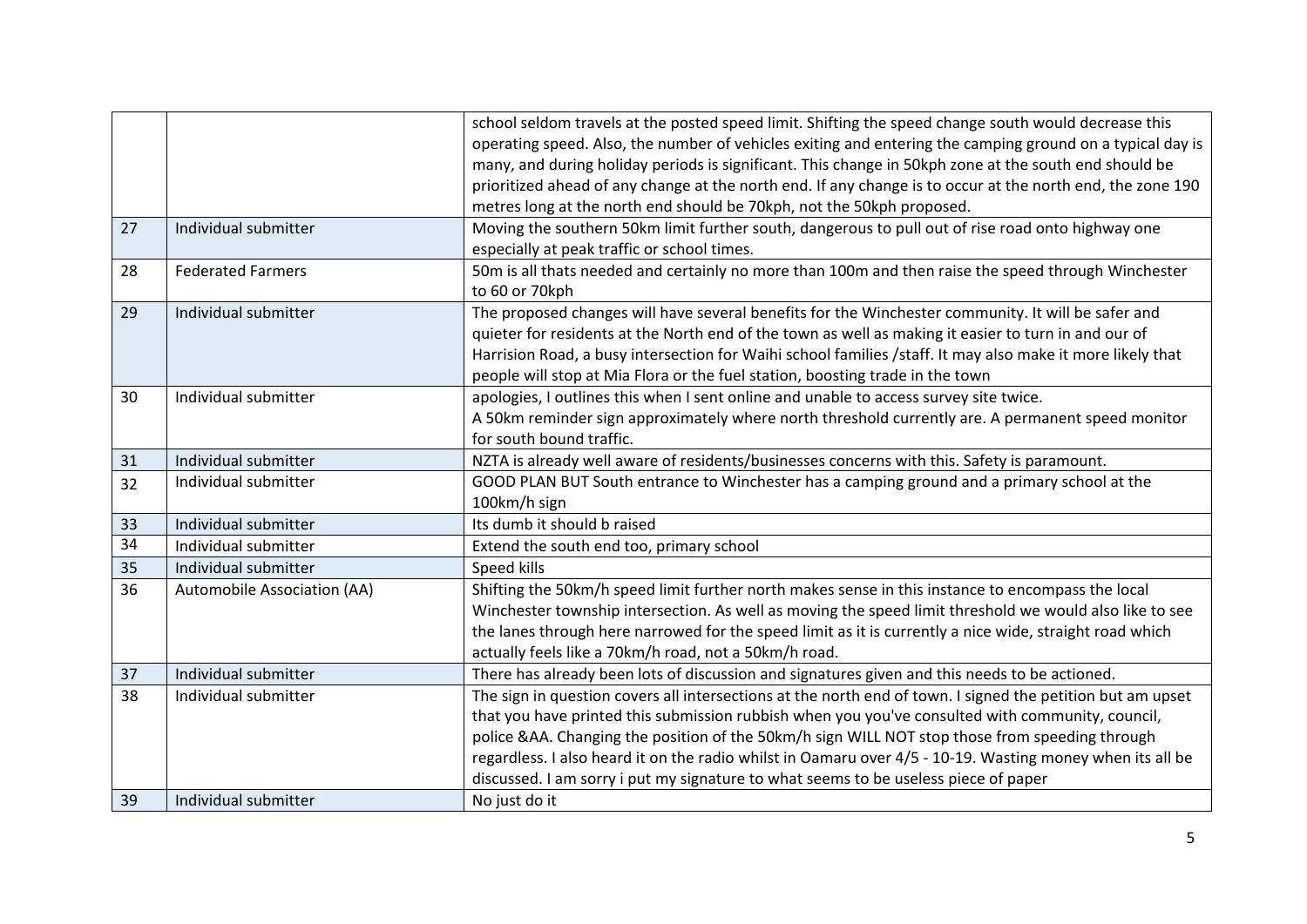| 40 | Individual submitter | That decision is fine but here are others. The approach from the south should shift so it starts before the |
|----|----------------------|-------------------------------------------------------------------------------------------------------------|
|    |                      | camping ground turn in. Traffic through Winchester mostly travels at faster than 50km/h. During the         |
|    |                      | night it is very rare to hear a truck slow down. I guess the only way to control it would be a speed camera |
| 41 | Individual submitter | Plus speed cameras                                                                                          |
| 42 | Individual submitter | It should also be extended on the south end where the school is located if the north extension goes         |
|    |                      | ahead                                                                                                       |
| 43 | Individual submitter | This consultation has been ongoing for a considerable period of time, signatures have been given,           |
|    |                      | discussions had with the authorities involved and the proposed 50 km/h needs to be put into place ASAP      |
| 44 | Individual submitter | Your proposal neglects the southern end of Winchester town ship, and should have consideration for the      |
|    |                      | Public Domain users, Camping Ground Residence and general safety for motorist in general. (Speed IS         |
|    |                      | the biggest concern, next to the General lay out of the highway)                                            |
| 45 | Individual submitter | Hi I wish to submit my agreement for the proposed changed but also ask that you look at extending the       |
|    |                      | 50km zone further south to include more of the primary school potentially down past the a&p show            |
|    |                      | ground.                                                                                                     |
| 46 | Individual submitter | Extending the speed limit on the north end of Winchester is a good proposal. A permanent or semi            |
|    |                      | permanent speed camera would also be a good idea as traffic often exceed the 50km/h speed limit             |
|    |                      | through the township of Winchester                                                                          |
| 47 | Individual submitter | <b>Traffic flow</b>                                                                                         |
| 48 | Individual submitter | It is a waste of money and time, when there are roads in our district that are still gravel. We have pot    |
|    |                      | holes on our highways and side roads that should be corrected first.                                        |
| 49 | Individual submitter | There is never any pedestrians or heavy side road traffic that could justify this change at the north side. |
|    |                      | maybe I would extend south to cover the motorcamp accessway would be prudent. But from my                   |
|    |                      | observation of driving this area for 50 years, any change is just pandering to people whom have nothing     |
|    |                      | better to do than to moan about something.                                                                  |
| 50 | Individual submitter | You should also consider lowering the speed past the motor camp, as I have seen some close missess of       |
|    |                      | care turning into the camp as it is also 100km/h. While walking back from<br>, I have used                  |
|    |                      | my hands to tell drivers to slow down and all I get is the fingers and                                      |
|    |                      | . The only way to slow traffic down is to put a speed camera up, like they have southern of                 |
|    |                      | Temuka.                                                                                                     |
|    |                      |                                                                                                             |
| 51 | Individual submitter | A permanent digital speed monitor at each end of Winchester 50 Kmh reminder signs on bend near              |
|    |                      | Geraldine turnoff                                                                                           |
| 52 | Individual submitter | I disagree with the proposal to extend the 50 km zone. The present situation works.                         |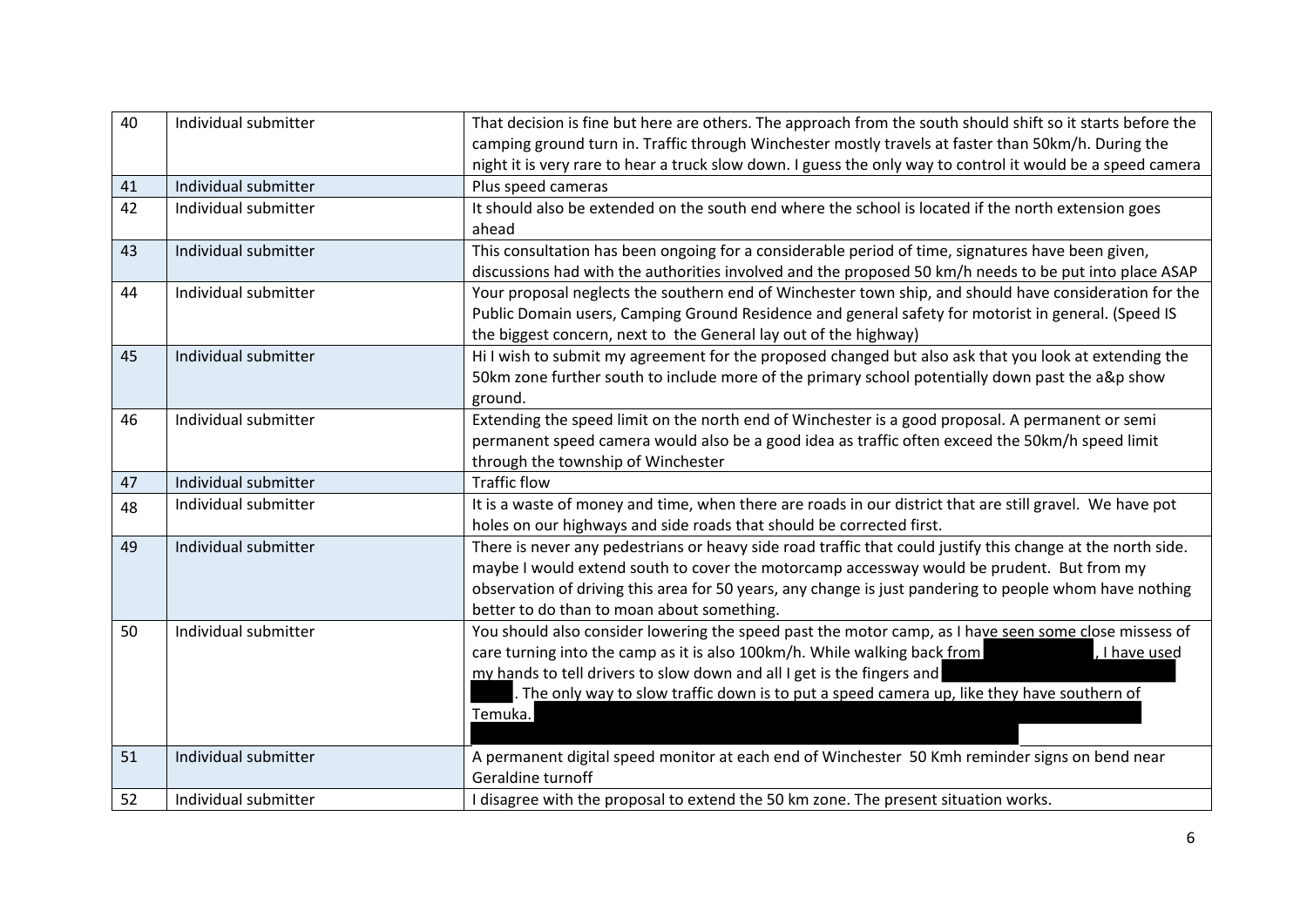| 53 | Individual submitter         | seen the build up in traffic over that time. I think you are<br>forgetting the south end of the town. The 50km/h speed limit should also be past the entrance to the<br>camping ground, as there has been a few close calls of people pulling are to the entry of the ground.<br>Also the pedestrian traffic coming from there into town. If there is no police monitoring on SH1, the<br>speed of trucks and cars will go to 80-90KM/H. It is good to see you going to do something north of the<br>town but it wont slow the traffic down.                                                                                                                                                                                                                                                                                                                                                                                                                                                                                                                                                                                                                                                                                                                                                                                                                                                                         |
|----|------------------------------|----------------------------------------------------------------------------------------------------------------------------------------------------------------------------------------------------------------------------------------------------------------------------------------------------------------------------------------------------------------------------------------------------------------------------------------------------------------------------------------------------------------------------------------------------------------------------------------------------------------------------------------------------------------------------------------------------------------------------------------------------------------------------------------------------------------------------------------------------------------------------------------------------------------------------------------------------------------------------------------------------------------------------------------------------------------------------------------------------------------------------------------------------------------------------------------------------------------------------------------------------------------------------------------------------------------------------------------------------------------------------------------------------------------------|
| 54 | Individual submitter         | Yes I agree with the 50KM/H zone being extended. I also would like to see the 50km zone extending<br>south, past the entrance to the Winchester camping ground and show grounds as there are a lot of slow<br>moving caravans and campervans turning into or out of the grounds which causes traffic problems in the<br>100km zone.                                                                                                                                                                                                                                                                                                                                                                                                                                                                                                                                                                                                                                                                                                                                                                                                                                                                                                                                                                                                                                                                                  |
| 55 | Individual submitter         | I believe that this would be a positive change for our community and be more "in-line" with other small<br>townships. I fully support the change                                                                                                                                                                                                                                                                                                                                                                                                                                                                                                                                                                                                                                                                                                                                                                                                                                                                                                                                                                                                                                                                                                                                                                                                                                                                     |
| 56 | Individual submitter         | Dear Sir/ Madam, you have had no consideration for the southern end as I believe it is more dangerous<br>as the reasons are A Primary school where children and teachers retrieving balls etc, there is a council<br>owned camping ground that has got very popular where I have witnessed near misses exiting and<br>entering into the ground, 50km signs erected when there is a function at the reserve (make it<br>permanent),<br>we are subject<br>to being rear ended because of traffic still exceeding 50 km h, trucks are another nuisance with noise and<br>vibration especially at 3.00am & by the time they have slowed down they are still doing over 70km h past<br>rise rd where traffic exiting rise rd have limited view of traffic coming from the south (traffic going faster<br>reduces the time to pull out onto state hwy one), the southern end has more coming off & onto the<br>highway than the northern end with the camping ground, the reserve, a farm driveway and also a lot<br>more foot traffic, how many of those crashes have happened here?, nearly nineteen months ago a car hit<br>a power pole across from the camping ground and<br>, this is really a no brainer and should have been rectified a long time ago. I'm all for the<br>northern end but you have totally ignored the southern end . There should be 50 km h signs put up by the<br>first entry to the reserve. |
| 57 | Individual submitter         | (No Comment)                                                                                                                                                                                                                                                                                                                                                                                                                                                                                                                                                                                                                                                                                                                                                                                                                                                                                                                                                                                                                                                                                                                                                                                                                                                                                                                                                                                                         |
| 58 | Individual submitter         | This is a great decision. Wholeheartedly agree                                                                                                                                                                                                                                                                                                                                                                                                                                                                                                                                                                                                                                                                                                                                                                                                                                                                                                                                                                                                                                                                                                                                                                                                                                                                                                                                                                       |
| 59 | Road Safety South Canterbury | Great idea, the traffic tends to speed up when approaching the signs. I have often been overtaken just<br>before the signs, simply because I do 50kph up to the sign Extending the speed limit sounds like a good<br>idea.                                                                                                                                                                                                                                                                                                                                                                                                                                                                                                                                                                                                                                                                                                                                                                                                                                                                                                                                                                                                                                                                                                                                                                                           |